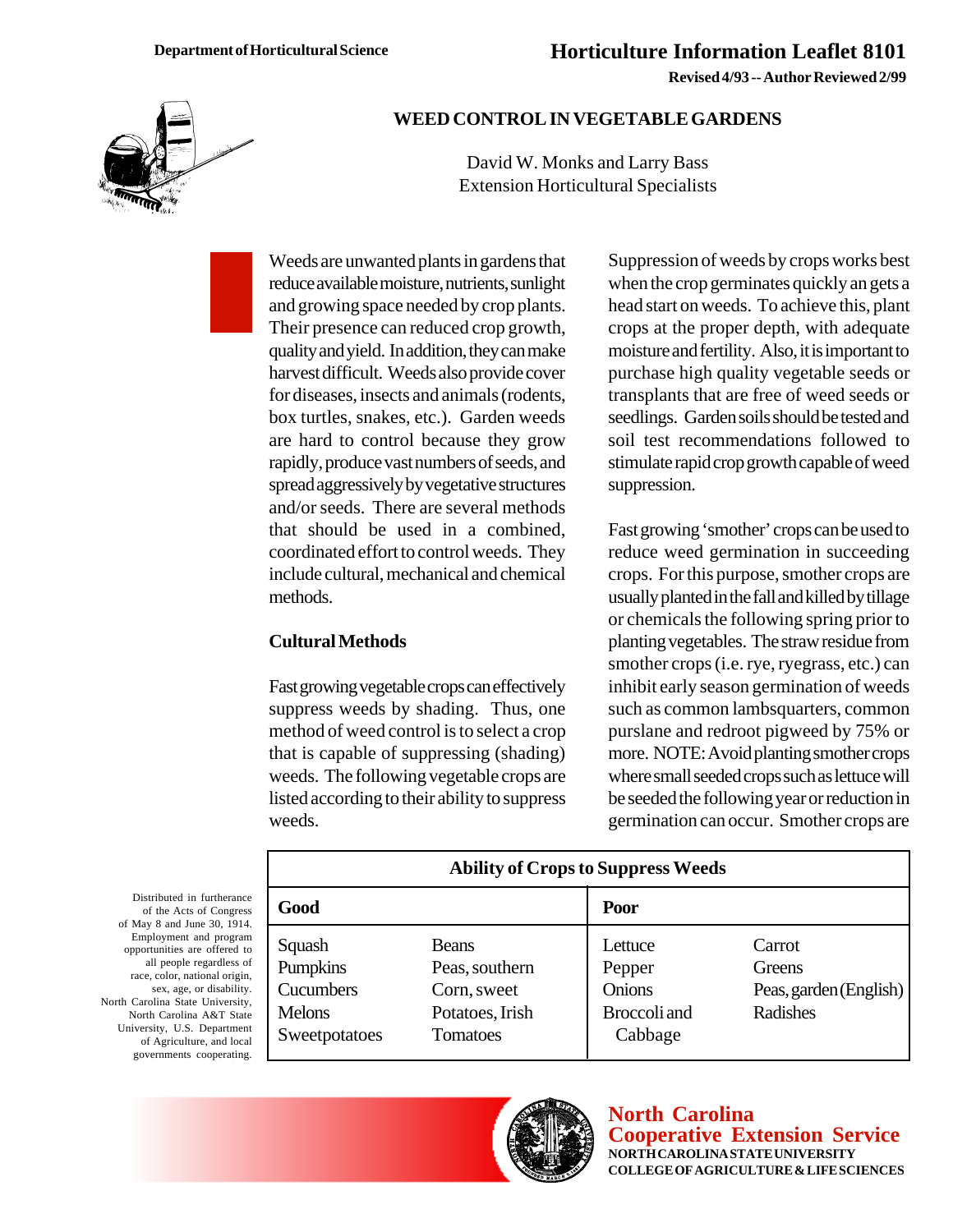also effective in suppression of many winter annual weeds such as henbit and chickweed. Rotate crops to different areas of the garden, so a specific crop is never planted in one area for two years in a row, to prevent the increase in weeds.

Mulches can be used to prevent weed germination and growth, and ultimately reduce time and labor required to remove weeds. Mulches fall into two categories **organic mulches** are derived from plant material and decompose naturally in the soil, and **inorganic mulches** which do not decompose and therefore must be removed from the soil after serving to increase soil moisture retention, to enhance soil warming, and to reduce weeds.

**Organic Mulches:** Some of the most commonly used organic mulching materials are manures, bark chips, ground corncobs, sawdust, grass clippings, leaves, newspapers (shredded or in layers), and straw. Organic mulches allow some flexibility in fertilizing and watering since they can be raked back from the plants. They should normally be applied uniformly three to four inches deep around the base of the vegetable plant. Do not mulch with straw containing weed seeds. If straw contains weed seeds it should be moistened throughout, kept moist until the weed seeds germinate, and then air dried several times to kill germinating seedlings.

**Inorganic Mulches:** Black plastic is the most frequently used inorganic mulch. Clear plastic is not recommended because it does not exclude the light that weed seeds need to germinate. Gardeners should make sure there is adequate moisture in the soil before any mulch is applied, especially plastic films. It is also necessary to apply most of the fertilizer required by the plants before the plastic is installed. There are also several durable weed fabrics that are very effective in weed suppression. They are capable of lasting up to 20 years or more when covered with soil.

The decision of whether to use an organic or inorganic mulch really depends on the season of the year and what the gardener is trying to accomplish. Organic mulches should be applied after the soil temperature has warmed in the spring. If applied to cold soils, the soil will warm slowly and the growth rate of most vegetables will be reduced. Inorganic mulches can increase the soil temperature by at least  $6-8$  °F. Therefore, their greatest value is early in the growing season when soils are naturally cool.

## **Mechanical Methods**

Since emerged weeds present at seeding or transplanting are capable of growing rapidly, it is important to kill all weeds prior to planting. Weeds that emerge after planting should be removed early before they are past 3 inches tall. Large weeds are difficult to remove without uprooting vegetable plants. Early season competition which may reduce crop growth, yield, and quality may also occur if weeds are allowed to remain past the 3-inch stage. Removal by hand or cultivation can be used to rid the garden of weeds.

With removal by hand, weeds can be hand pulled or removed using hand tools. Several small hand tools are available that are very effective on small weeds and for working near garden plants. They include the springtooth hand cultivator and the trowel. These tools limit the gardener to working solely on their knees.

There are a variety of effective tools that allow the gardener to stand while removing weeds. They include the scuffle hoe, the Warren hoe, the onion hoe, and the Garden Weasel. **Scuffle hoes** come in several shapes and are "push-pull" weeders that require no lifting. Perhaps, the most popular is the Dutch version, an open stirrup with a blade. Others consist of triangular plates. Most scuffle hoes are very light weighted and are effective on small weeds. The **Warren hoe** has an arrowhead shape. It is effective in removing small weeds. It can be used to scratch a furrow with one end and when turned upside down the two shoulder points fill in the furrow. The **onion hoe** is a thin bladed hoe that is recommended when removing weeds near vegetable plants. It is easier to handle than large, heavy hoes. Onion hoes can be made by simply grinding a common hoe so the blade is thin. This will allow more precise maneuvering near vegetable plants. The **Garden Weasel** has three sets of wheels with spikes that you "push-pull" to cultivate weeds. It is recommended where numerous small weeds are present. The Garden Weasel is also useful in breaking soil crust to aid vegetable crop emergence.

Several implements can be used to cultivate weeds. Push plows, also called push cultivators, are inexpensive and also very effective in killing small weeds. The large wheel versions are usually easiest to push. For large weeds, a garden tiller or small tractor is most effective. Regardless of the implement,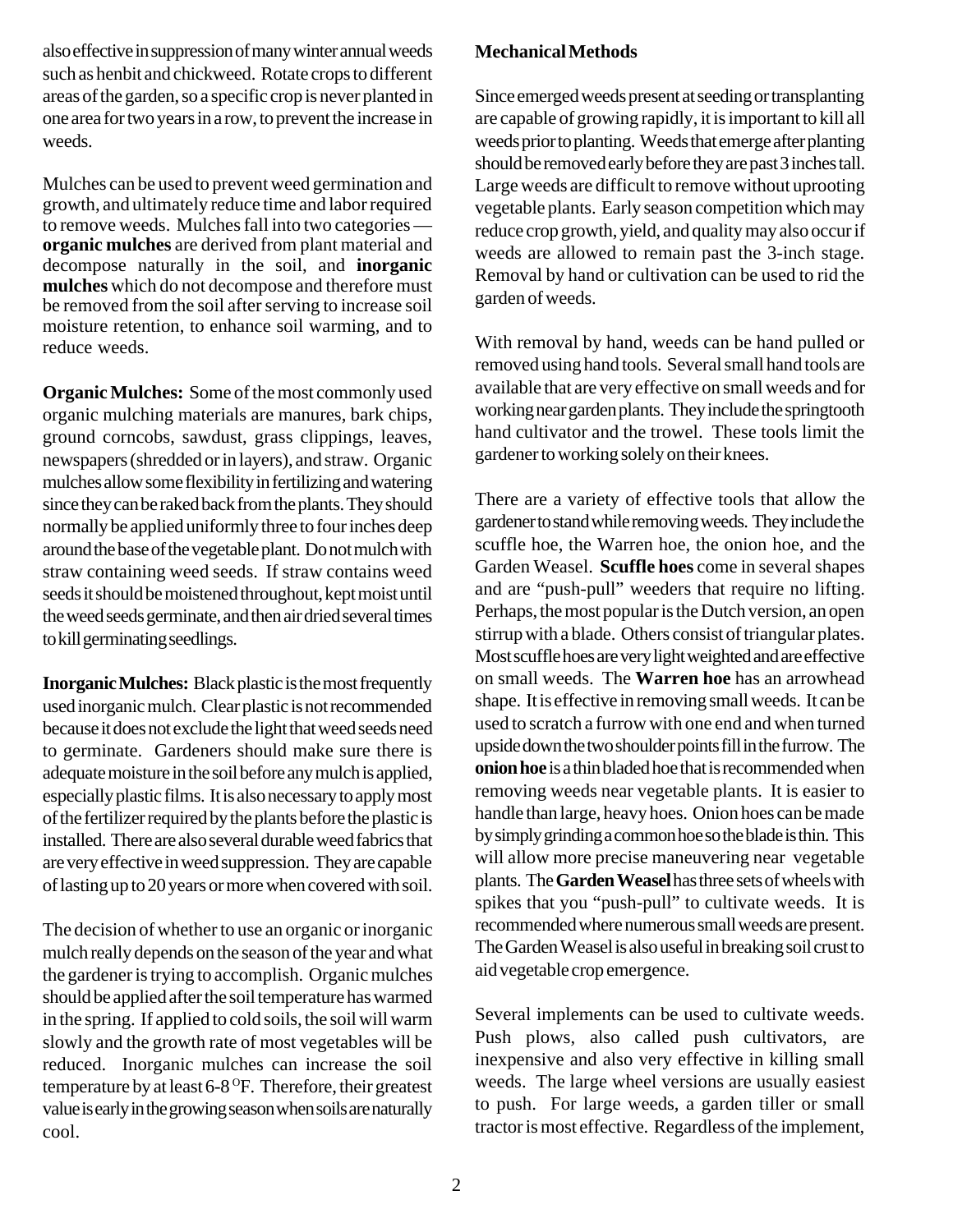cultivate no deeper than 2 inches deep to prevent root damage to vegetable plants. Cultivators should normally be adjusted to throw soil around the base of crop plants and over any emerged weeds that are present in the row. Row spacing can be adjusted to allow close mowing near the soil surface to control weeds. Self-propelled rotary or sicklebar mowers and/or mowers with large rear wheels are easiest to maneuver. Weedeaters fitted with plastic string can also be used to cut weeds near the soil surface. Extreme care should be used for crop and personal safety. See manufacture's warnings prior to operating all equipment.

## **Chemical Methods**

Herbicides are another weed control aid that some gardeners employ. Gardeners should be aware that *no single herbicide will do the entire job* of controlling weeds in all vegetable crops. There is also a problem of applying relatively small amounts of the herbicide evenly to the garden surface. Miscalculation of rates or miscalibration of application equipment can cause some areas of the garden to get too much or too little of the herbicide. Under-application will result in poor weed control while over-application will result in damaged plants.

For small areas, several chemical manufacturers (e.g. Ortho, Scott, Southern States, Security, and others) sell a variety of herbicides in small quantities which are ideal for this job. These chemicals are usually formulated to make them more convenient and easier for the homeowner to apply. For larger areas, several products can be purchased can be purchased at farm chemical retail stores.

For all purpose weed control when no crop is present (either in the fall, later winter, or early spring), use Roundup (Ortho's Kleenup). This material, applied over the top of weeds, will kill all weeds. Do not use this material when crops are present or serious injury will occur.

To control germinating weed seedlings before the crop emerges, only one major herbicide is available to choose from. This material is trifluralin (Treflan). The trade name (listed in parentheses) is the more commonly marketed forms of this herbicide. However, this herbicide may be marketed using other trade names and the buyer should read the ingredients list to be sure that the common name of the herbicide,

which is listed before the trade name, appears on the label. Weed control chemicals are available as concentrated liquids, (2 to 8 lb/gal) which need to be mixed with water before applying; as wettable powders which are from 50 to 100% active ingredient and need to be dispersed in water for uniform application, or as granules which are from 1 to 10% active ingredient and which are applied dry with granular applicators. See the label for all instructions on labeled crops and timings

Emerged grasses can be controlled using hand removal, cultivation (see previous discussion) or sethoxydim (Poast) herbicide. It is usually effective when applied to grasses that are no larger than 4 inches tall. Consult the chart at the end of this section and the herbicide label for specifics on use, labeled crops and timings. Never exceed the recommended rate, as severe plant injury may occur.

| <b>Herbicide Use Chart for Vegetable Gardens</b> |                              |              |  |  |
|--------------------------------------------------|------------------------------|--------------|--|--|
| <b>Crop</b>                                      | Treflan(G)<br>$Treflan(L)$ * | Poast $(L)$  |  |  |
| Asparagus                                        | $\mathbf R$                  |              |  |  |
| Beans, Lima                                      | R                            | $\mathbf{R}$ |  |  |
| Beans, snap                                      | $\mathbf R$                  | $\mathbf R$  |  |  |
| <b>Broccoli</b>                                  | $\mathbf R$                  | $\mathbf R$  |  |  |
| <b>Brussels sprouts</b>                          | R                            |              |  |  |
| Cabbage                                          | R                            | $\mathbf R$  |  |  |
| Cantaloupes                                      | $\mathbf R$                  | $\mathbf R$  |  |  |
| Carrots                                          | $\mathbf R$                  |              |  |  |
| Cauliflower                                      | $\mathbf R$                  | $\mathbf R$  |  |  |
| Collard greens                                   | $\mathbf R$                  |              |  |  |
| Cucumbers                                        |                              | $\mathbf R$  |  |  |
| Eggplants                                        | $\mathbf R$                  |              |  |  |
| Garlic                                           |                              | $\mathbf R$  |  |  |
| Lettuce                                          |                              | R            |  |  |

(*continued on the next page*)